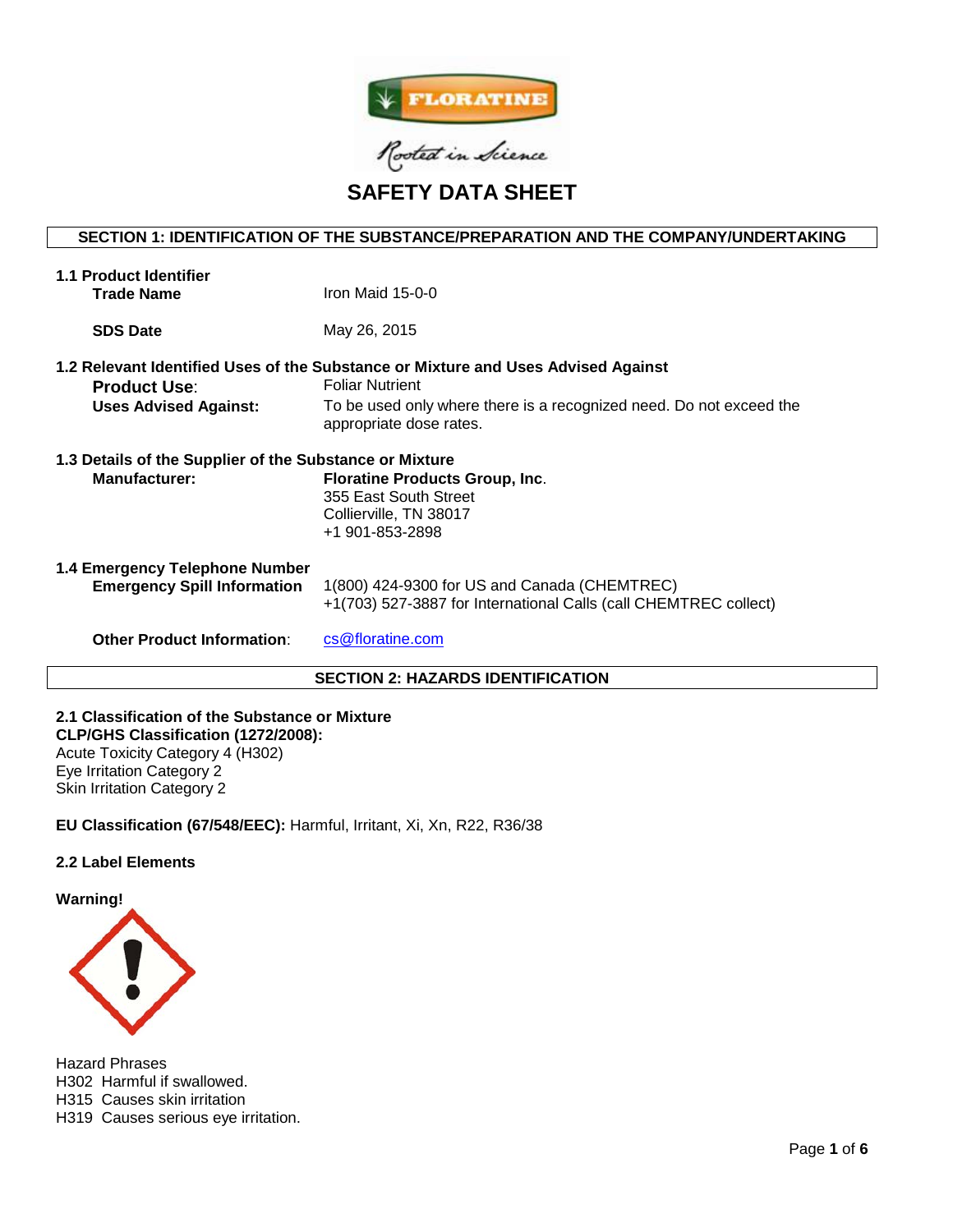Precautionary Phrases:

P264 Wash thoroughly after handling.

P270 Do not eat, drink or smoke when using this product.

P280 Wear eye protection, face protection and protective gloves.

P301 + P312 IF SWALLOWED: Call a POISON CENTER if you feel unwell.

P330 Rinse mouth.

P302 + P352 IF ON SKIN: Wash with plenty of soap and water.

P332 + P313 If skin irritation occurs: Get medical attention.

P362 + P364 Take off contaminated clothing and wash it before reuse.

P305+P351+P338 IF IN EYES: Rinse continuously with water for several minutes. Remove contact lenses if present and easy to do – continue rinsing.

P337 + P313 If eye irritation persists: Get medical attention.

P501 Dispose of contents or container in accordance with national regulations.

## **2.3 Other Hazards:** None

# **SECTION 3: COMPOSITION/INFORMATION ON INGREDIENTS**

## **3.2 Mixtures**

| <b>Chemical Name</b> | <b>CAS Number /</b><br><b>EINECS Number /</b><br><b>REACH Reg.</b><br><b>Number</b> | $%$ (w/w) | <b>EU Classification</b><br>(67/548/EEC) | <b>CLP/GHS Classification</b><br>(1272/2008)                                              |
|----------------------|-------------------------------------------------------------------------------------|-----------|------------------------------------------|-------------------------------------------------------------------------------------------|
| Urea                 | $57 - 13 - 6/$<br>200-315-5                                                         | 20-40%    | Not dangerous                            | Not hazardous                                                                             |
| Iron Compound        | 7720-78-7 /<br>231-753-5                                                            | 20-40%    | Xn, Xi R22,<br>R36/38                    | Met. Corr. 1 (H290)<br>Acute Tox. 4 (H302)<br>Skin Irrit. 2 (H315)<br>Eye Irrit. 2 (H319) |

See Section 16 for full text of GHS and EU Classifications.

## **SECTION 4: FIRST AID MEASURES**

# **4.1 Description of First Aid Measures**

**First Aid**

**Eye contact:** In case of contact with eyes, flush immediately with water for at least 15 minutes while lifting the upper and lower lids. Get medical attention.

**Skin contact:** Wash with soap and water. Get medical attention if irritation develops or persists.

- **Inhalation:** Remove victim to fresh air. Get medical attention if irritation develops or persists.
- **Ingestion:** Do not induce vomiting unless directed to do so my medical personnel. If the person is alert, have them rinse their mouth with water and sip one glass of water. Call a poison center or physician for advice. Never give anything my mouth to an unconscious or drowsy person.

# **See Section 11 for more detailed information on health effects.**

**4.2 Most Important symptoms and effects, both acute and delayed:** Causes severe eye irritation or damage. May cause skin irritation. Swallowing may cause nausea and diarrhea.

**4.3 Indication of any immediate medical attention and special treatment needed**: Immediate medical attention should not be needed unless large amounts are swallowed.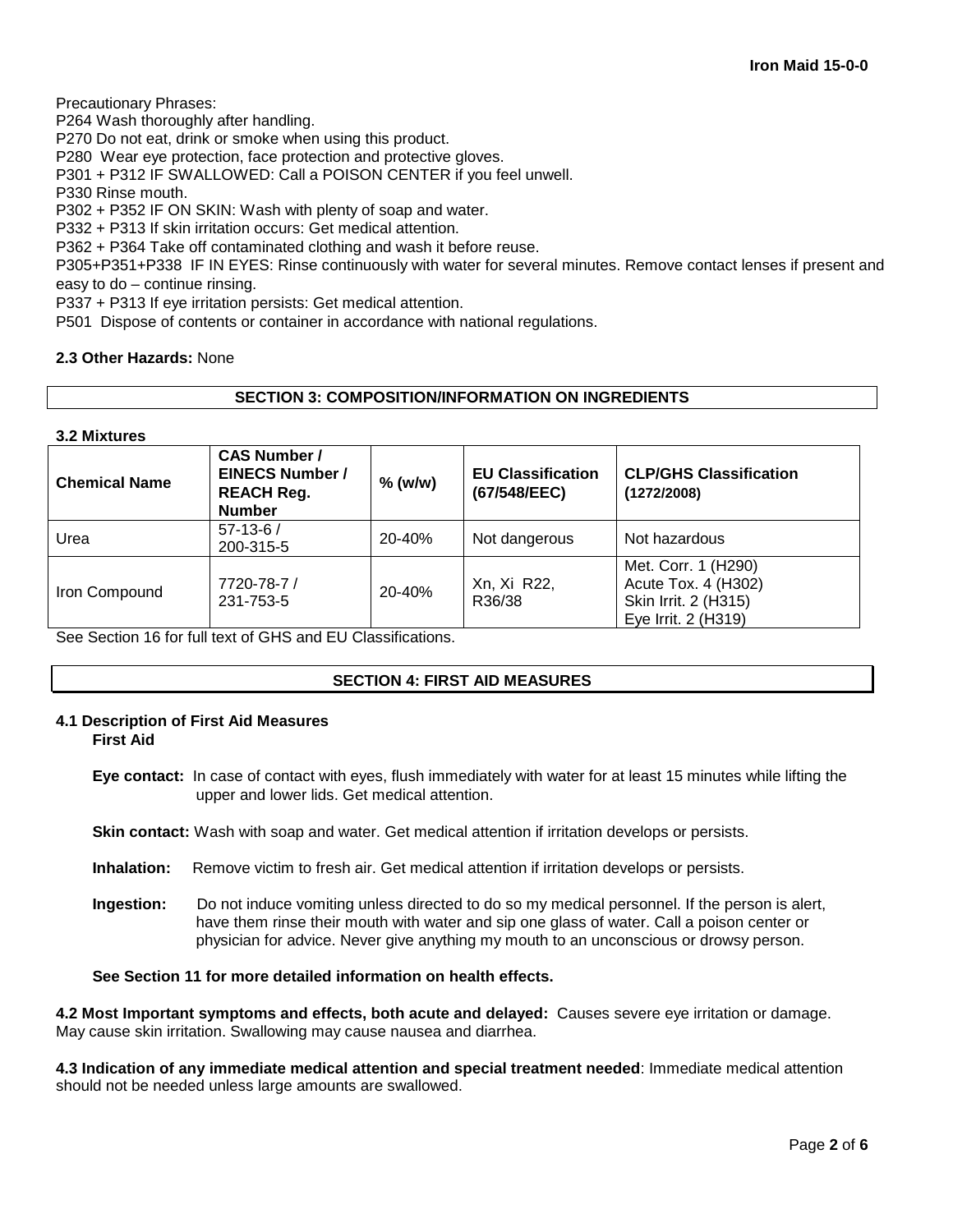**5.1 Extinguishing Media:** Use media appropriate for the surrounding fire. Cool fire exposed containers with water.

## **5.2 Special Hazards Arising from the Substance or Mixture Unusual Fire and Explosion Hazards:** None **Combustion Products:** Oxides of carbon, sulfur and iron.

**5.3 Advice for Fire-Fighters:** Self-contained breathing apparatus and protective clothing should be worn in fighting fires involving chemicals. Determine the need to evacuate or isolate the area according to your local emergency plan. Use water spray to keep fire exposed containers cool.

## **SECTION 6: ACCIDENTAL RELEASE MEASURES**

## **6.1 Personal Precautions, Protective Equipment and Emergency Procedures:**

Wear appropriate protective equipment. Avoid direct contact with spilled material.

## **6.2 Environmental Precautions:**

.

Prevent entry in storm sewers and waterways. Report spill as required by local and national regulations.

### **6.3 Methods and Material for Containment and Cleaning Up:**

Collect with an inert absorbent material and place in an appropriate container for disposal. Wash spill site with water. Contain large spills and collect as much liquid as possible into containers for use.

### **6.4 Reference to Other Sections:**

Refer to Section 8 for personal protective equipment and Section 13 for disposal information.

## **SECTION 7: HANDLING and STORAGE**

### **7.1 Precautions for Safe Handling**:

Avoid contact with eyes, skin and clothing. Use with adequate ventilation. Use reasonable care in handling. Do not eat, drink or smoke while using product. Wash thoroughly with soap and water after handing.

## **7.2 Conditions for Safe Storage, Including any Incompatibilities**:

Protect containers from physical damage. Keep from freezing. Keep containers closed. Empty containers retain product residues. Follow all MSDS precautions in handling empty containers. Store away from food and feed.

# **7.3 Specific end use(s):**

**Industrial uses:** None identified **Professional uses:** Foliar nutrient for turf

## **SECTION 8: EXPOSURE CONTROLS/PERSONAL PROTECTION**

## **8.1 Control Parameters:**

| <b>Chemical Name</b> | <b>US OEL</b>             | EU IOEL          | UK OEL           | <b>Biological Limit</b><br>Value |
|----------------------|---------------------------|------------------|------------------|----------------------------------|
| Urea                 | 10 mg/m3 TWA<br>AIHA WEEL | None Established | None Established | None Established                 |
| Iron Compound        | None Established          | None Established | None Established | None Established                 |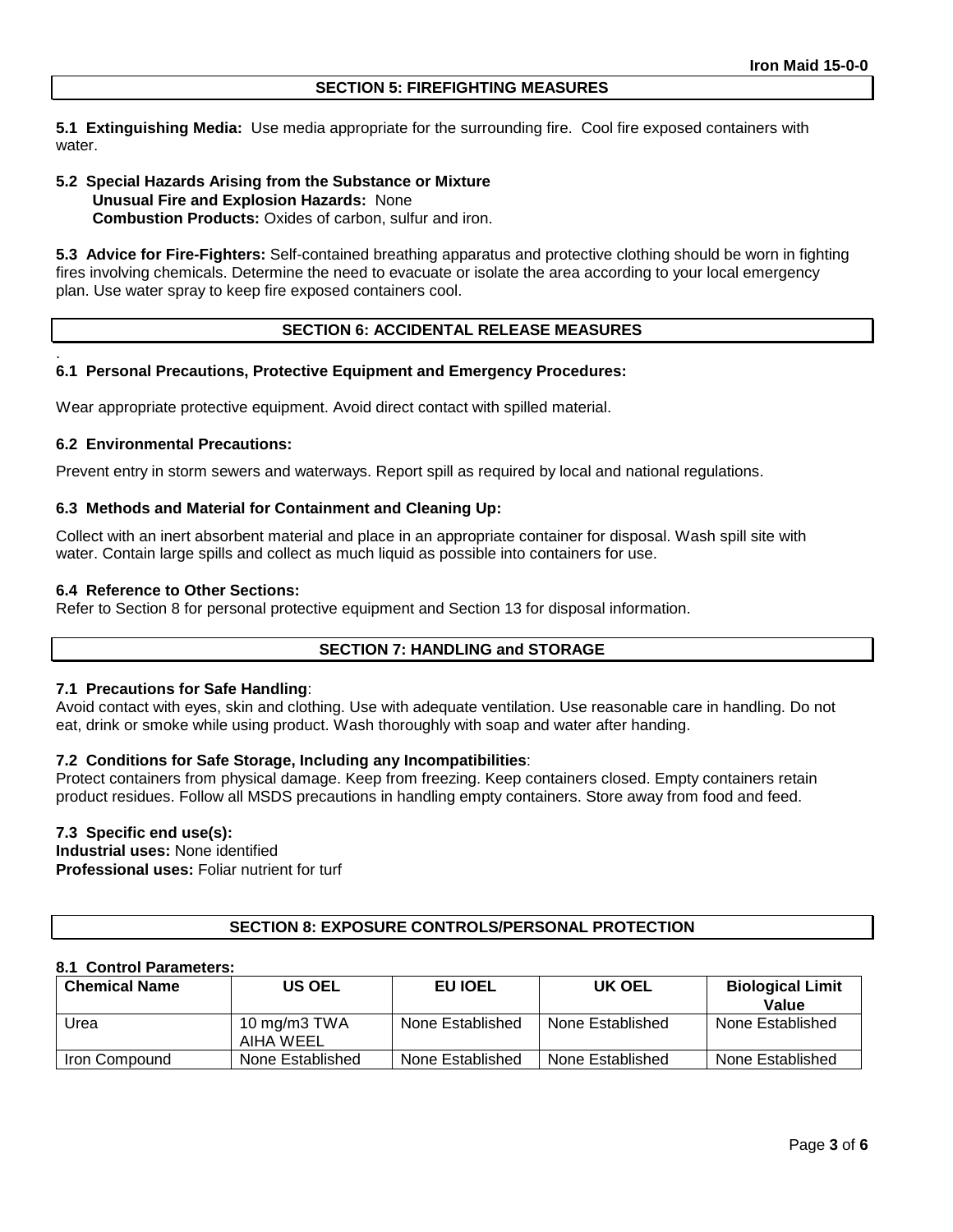## **8.2 Exposure Controls:**

**Recommended Monitoring Procedures:** None established.

**Appropriate Engineering Controls:** Good outdoor ventilation should be adequate under normal conditions of use.

### **Personal Protective Measurers**

**Eye/face Protection:** Chemical goggles recommended to avoid eye contact.

**Skin Protection:** Impervious clothing is recommended if needed to avoid skin contact.

**Hands:** Impervious gloves are recommended if needed to avoid skin contact.

**Respiratory Protection:** None needed under normal use conditions with adequate ventilation. If mists are excessive, an approved particulate respirator can be used. Use respirators in accordance with local and national regulations.

**Other protection:** Suitable washing facilities should be available in the work area.

### **SECTION 9: PHYSICAL and CHEMICAL PROPERTIES**

### **9.1 Information on basic Physical and Chemical Properties**

**Odor Threshold:** Not available **pH: 2.4-3.4 Melting/Freezing Point:** Not determined **Boiling Point:** 104-110°C **Flash Point:** Not flammable **Evaporation Rate:** Not applicable **Lower Flammability Limit:** Not applicable **Upper Flammability Limit:** Not applicable **Vapor Density(Air=1):** Not applicable **Relative Density:** 1.26 **Viscosity:** Not applicable **Explosive Properties:** None<br> **Oxidizing Properties:** None **Explosive Constants Specific Gravity (H<sub>2</sub>O= 1):** 1 **Oxidizing Properties: None <b>Specific Gravity (H<sub>2</sub>O= 1):** 1.26<br> **Molecular Formula:** Mixture **State of Molecular Weight:** Mixture

**Appearance:** Green Liquid **Odor:** Slight ammonia and ferrous odor. **Vapor Pressure:** Greater than 1

**Solubility:** Complete **Octanol/Water Partition Coefficient:** Not determined **Autoignition Temperature:** None **Decomposition Temperature:** Not determined **Molecular Formula:** Mixture **Molecular Weight:** Mixture

**9.2 Other Information:** None available

# **SECTION 10: STABILITY and REACTIVITY**

**10.1 Reactivity:** Not reactive under normal conditions.

**10.2 Chemical Stability:** Stable.

**10.3 Possibility of Hazardous Reactions:** Contact with strong oxidizers may cause an exothermic reaction producing heat.

- **10.4 Conditions to Avoid:** Avoid excessive heat and freezing.
- **10.5 Incompatible Materials:** Incompatible with oxidizing agents.
- **10.6 Hazardous Decomposition Products:** Decomposition may produce oxides of carbon, sulfur and iron.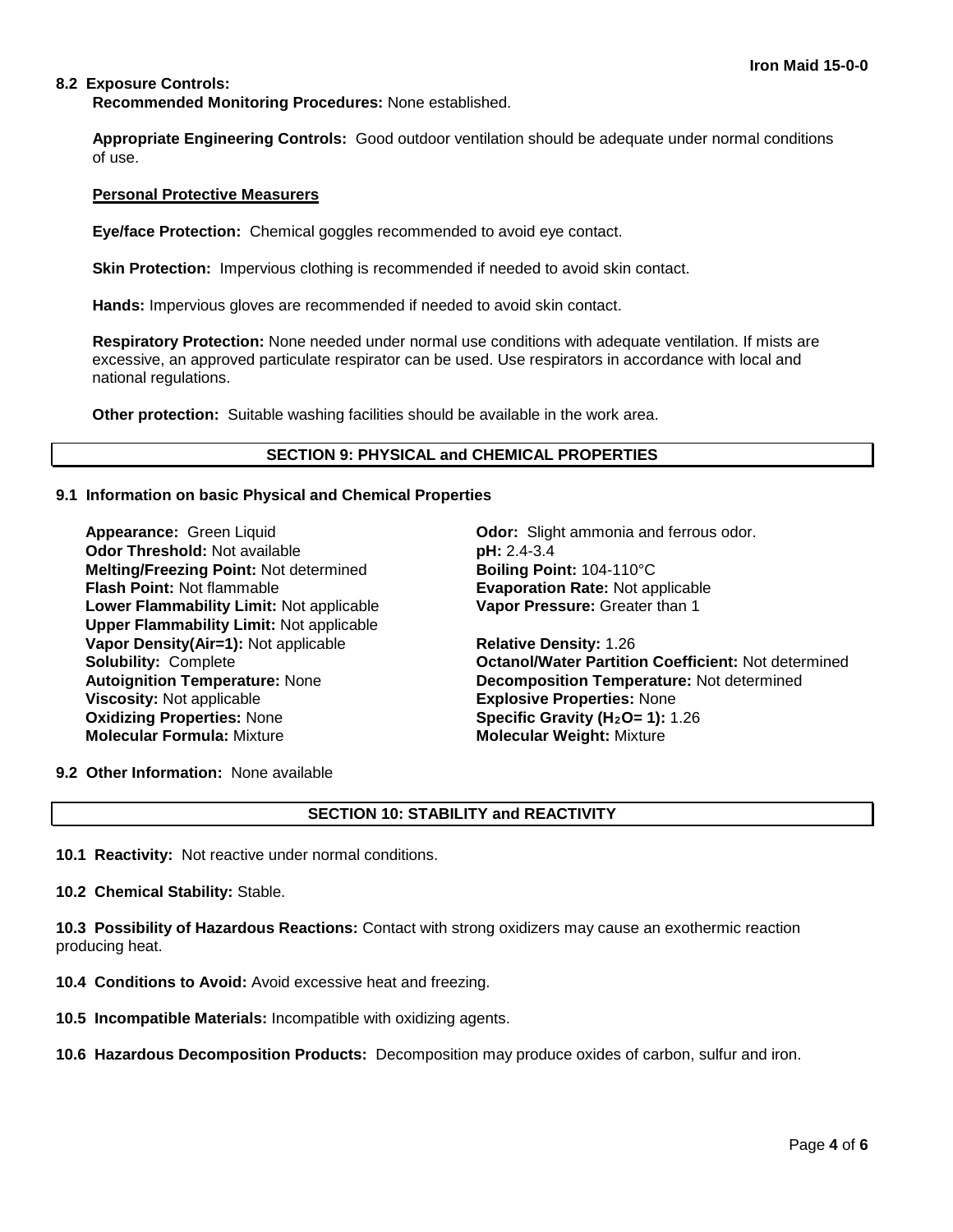## **SECTION 11: TOXICOLOGICAL INFORMATION**

**11.1 Information on Toxicological Effects:** 

**Potential Health Effects:**

**Eye Contact:** Causes irritation with redness, tearing and stinging.

**Skin contact:** Skin contact may cause irritation.

**Inhalation:** Excessive inhalation of dust may cause upper respiratory tract irritation.

**Ingestion:** Swallowing may cause gastrointestinal effects including nausea and diarrhea.

**Acute toxicity:** No acute toxicity data available for the product. Calculated ATE for the mixture: Oral 1022 mg/kg Iron Compound: Oral rat LD50 319 mg/kg; Dermal rat LD50 >2000 mg/kg Urea: Oral rat LD50: 8471 mg/kg

**Skin corrosion/irritation:** Iron compound is irritating to rabbit skin. Urea is not irritating to rabbit skin.

**Eye damage/ irritation:** Iron compound is irritating to rabbit eyes. Urea is slightly irritating to rabbit eyes.

**Respiratory Irritation:** No data available. Expected to cause only temporary irritation.

**Respiratory Sensitization:** No data available.

**Skin Sensitization:** Iron compound was negative in a mouse local lymph node assay.

**Germ Cell Mutagenicity:** Iron compound was negative in an in vitro mammalian chromosome aberration test and in an in vivo chromosome aberration assay.

**Carcinogenicity:** No data available. None of the components of this product are listed as carcinogens by IARC or the EU Dangerous Substances Directive.

**Reproductive Toxicity:** No data available. Not expected to cause reproductive or developmental toxicity.

### **Specific Target Organ Toxicity**:

Single Exposure: No data available.

Repeat Exposure: No data available.

## **SECTION 12: ECOLOGICAL INFORMATION**

**12.1 Toxicity:** No toxicity data available for the product. Iron compound: No toxicity data available Urea: 24 hr EC50 daphnia magna 10000 mg/L

**12.2 Persistence and degradability:** Biodegradation is not applicable to inorganic substances such as Iron compound.

**12.3 Bioaccumulative Potential:** No data available.

**12.4 Mobility in Soil:** In the soil, product follows natural cycle to provide plant nutrients.

**12.5 Results of PVT and vPvB assessment:** Not required.

**12.6 Other Adverse Effects:** No data available.